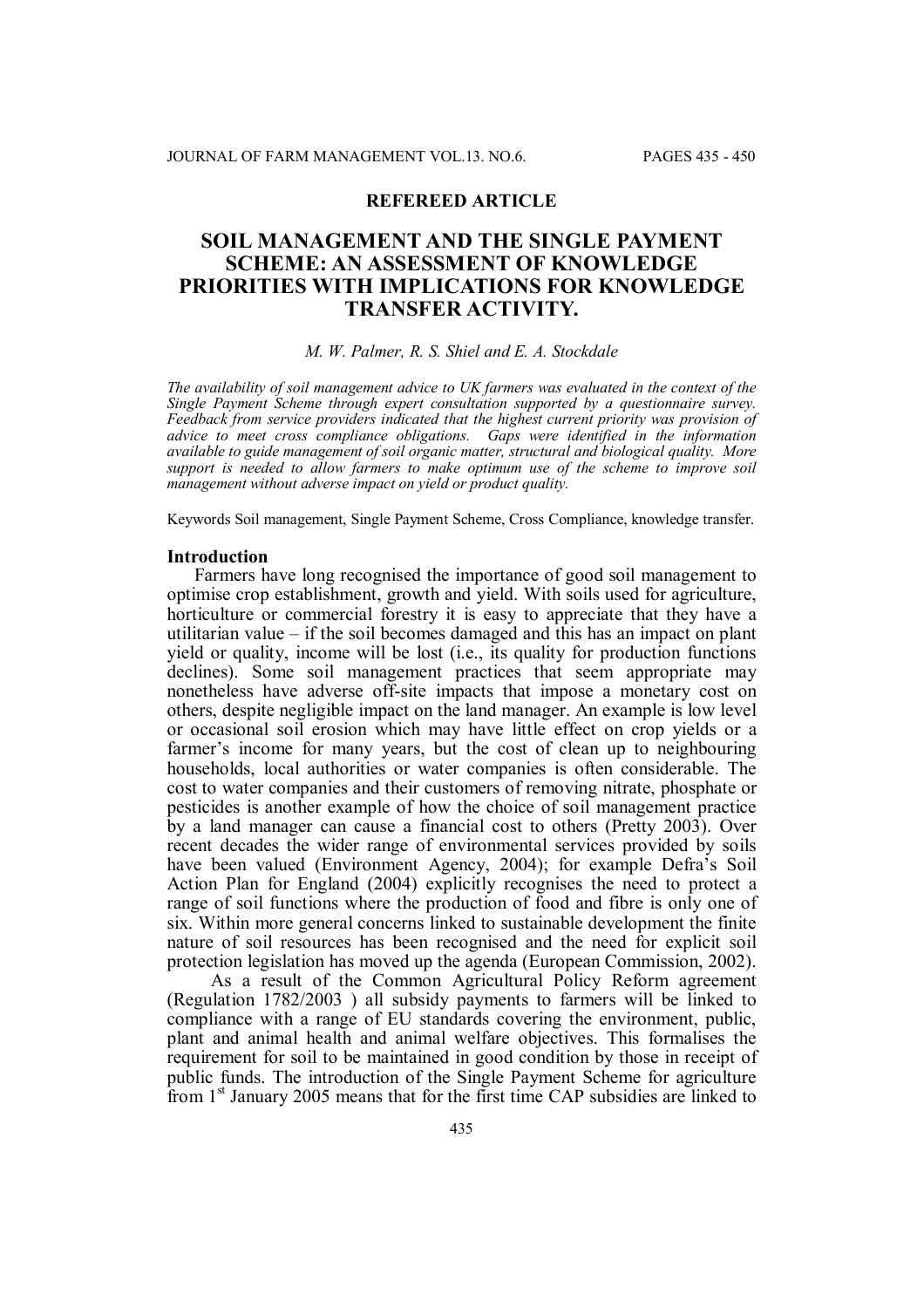good practice and not to production levels. Cross compliance (1782/2003) requires the maintenance of agricultural land in Good Agricultural and Environmental Condition (GAEC) which specifically addresses standards linked to soil erosion, soil structure and soil organic matter (Table 1). Farmers are required to take action against soil management practices which lead to

*Table 1. Definition of Good Agricultural and Environmental Condition (defined in Annex IV of Regulation 1782/2003 and referred to in Article 5) as will be required within the EU from 1 January 2005 of farmers receiving subsidy payments.*

# **Issue Standards**

# **Soil erosion:**

- Protect soil through appropriate measures
- Minimum soil cover
- Minimum land management reflecting site specific conditions
- Retain terraces

# **Soil organic matter:**

• Maintain soil organic matter levels • Standards for crop rotations where through appropriate practices

## **Soil structure:**

• Maintain soil structure through ap- • Appropriate machinery use propriate measures

## **Minimum level of maintenance:**

• Ensure a minimum level of mainte- • Minimum livestock stocking rates nance and avoid the deterioration of habitats

- applicable
- Arable stubble management
- 
- or/and appropriate regimes
- Protection of permanent pasture
- Retention of landscape features
- Avoiding the encroachment of unwanted vegetation on agricultural land

loss of soil productivity and on or off site environmental degradation. The link between cross compliance payments and soil management means that aside from direct productivity gains available to farmers through better soil management, maintenance or increase of income through subsidies could be directly affected by their awareness of soil management issues.

With the greater emphasis now placed on soil management as part of the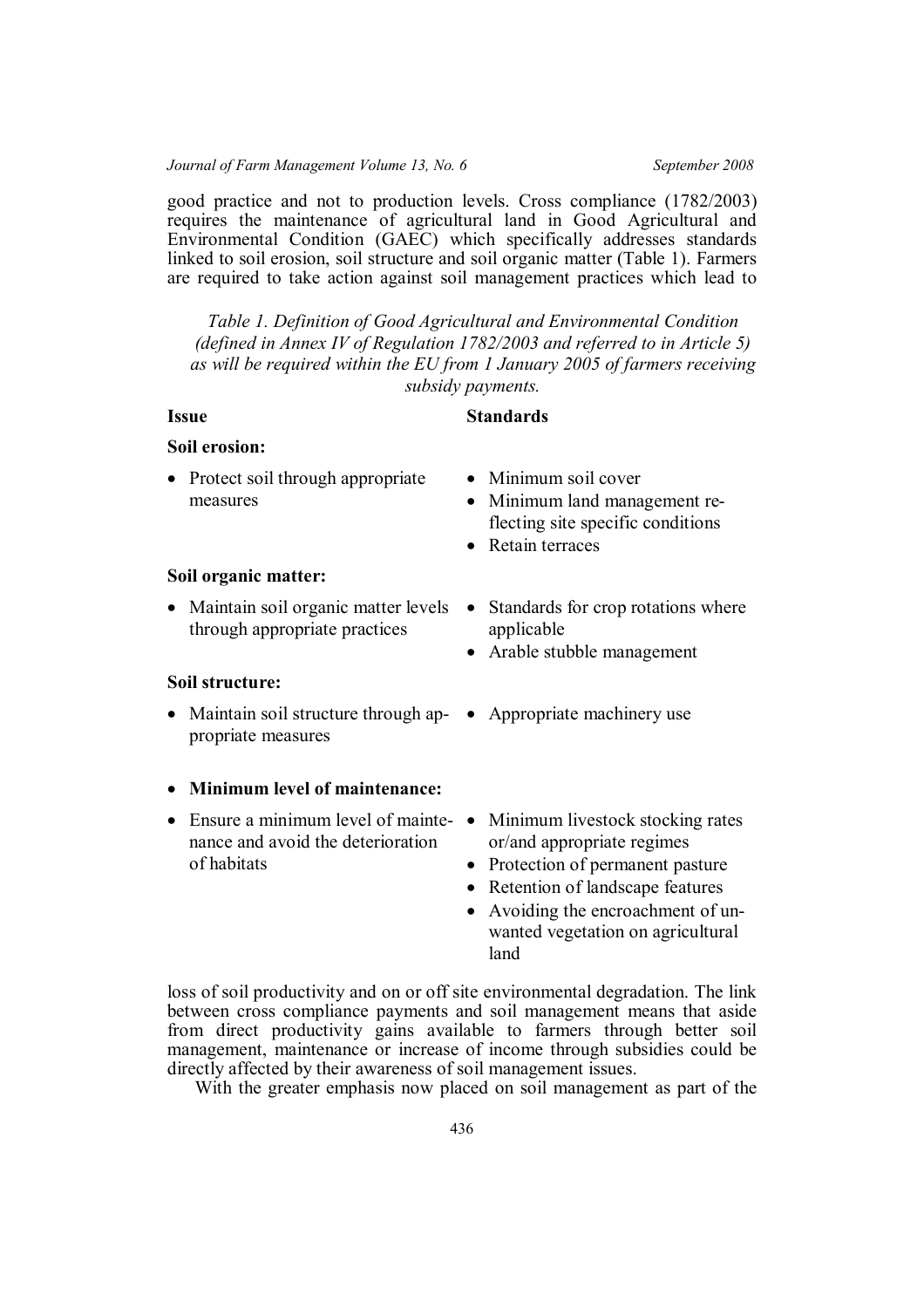Single Payment Scheme, there is a need to evaluate the information and training available to farmers to enable them to meet their obligations and manage their soil resources effectively The main focus of this evaluation was to identify gaps in the provision of subject specific information on soil management.

#### **Implications of regional differences in legislative requirements**

The European Council has provided a framework within which Good Environmental and Agricultural Condition should be considered (Table 1). The definition of GAEC however, is the responsibility of the member states of the EU and may differ, reflecting national or regional differences in soil, climate, land use, farming practices and existing farming systems. Because agriculture is a regionally devolved policy area in the UK, England, Scotland, Wales and Northern Ireland have independently developed their definitions of GAEC and have different requirements to meet cross compliance, partly reflecting regional differences in farming practices.

Despite differences in approach to cross compliance, the actual requirements of farmers in the UK regions appear relatively similar. However there are some notable differences which may have implications for information needs. The GAEC system for Scotland differs from the other 3 regional schemes having compulsory requirements for organic matter management (through crop rotation and arable residue retention; Scottish Government, 2005). The requirement to take actions to increase organic matter levels is *only* explicit in the English and Welsh schemes when there are visible signs of organic matter depletion. In the English scheme action is required where soil capping or slumping are visible, which will not be problematic on all soils, while the Welsh system makes no mention of what the 'visible indicators' of organic matter depletion are (Welsh Assembly, 2007). The scheme in Northern Ireland notably has no explicit requirements regarding soil organic matter management (DARDNI, 2006). This relates to a regional emphasis in the scheme on management within grassland based systems, which predominate in Northern Ireland, and where risks of organic matter depletion are relatively low (European Commission, 2002).

The English scheme requires a soil management plan for the farm. In contrast, the Scottish and Northern Irish schemes do not require the completion of an official record of soil management, although in the Northern Irish scheme there is emphasis on farmer identification of visible soil management issues as in the Welsh and English schemes. The Scottish GAEC code does not offer guidance relating to the identification of soil problems. The Welsh scheme is similar to the English in this respect, although farmers are required to take consideration of soil management issues on a *field by field* basis rather than taking a generalised view of the whole farm, possibly meaning more rigour is required in assessments and actions taken against management issues for cross compliance. In general it appears the Scottish and Northern Irish schemes make fewer demands on farmers to identify problems and than the Welsh and English.

A key implication of regional differences in approaches to GAEC/cross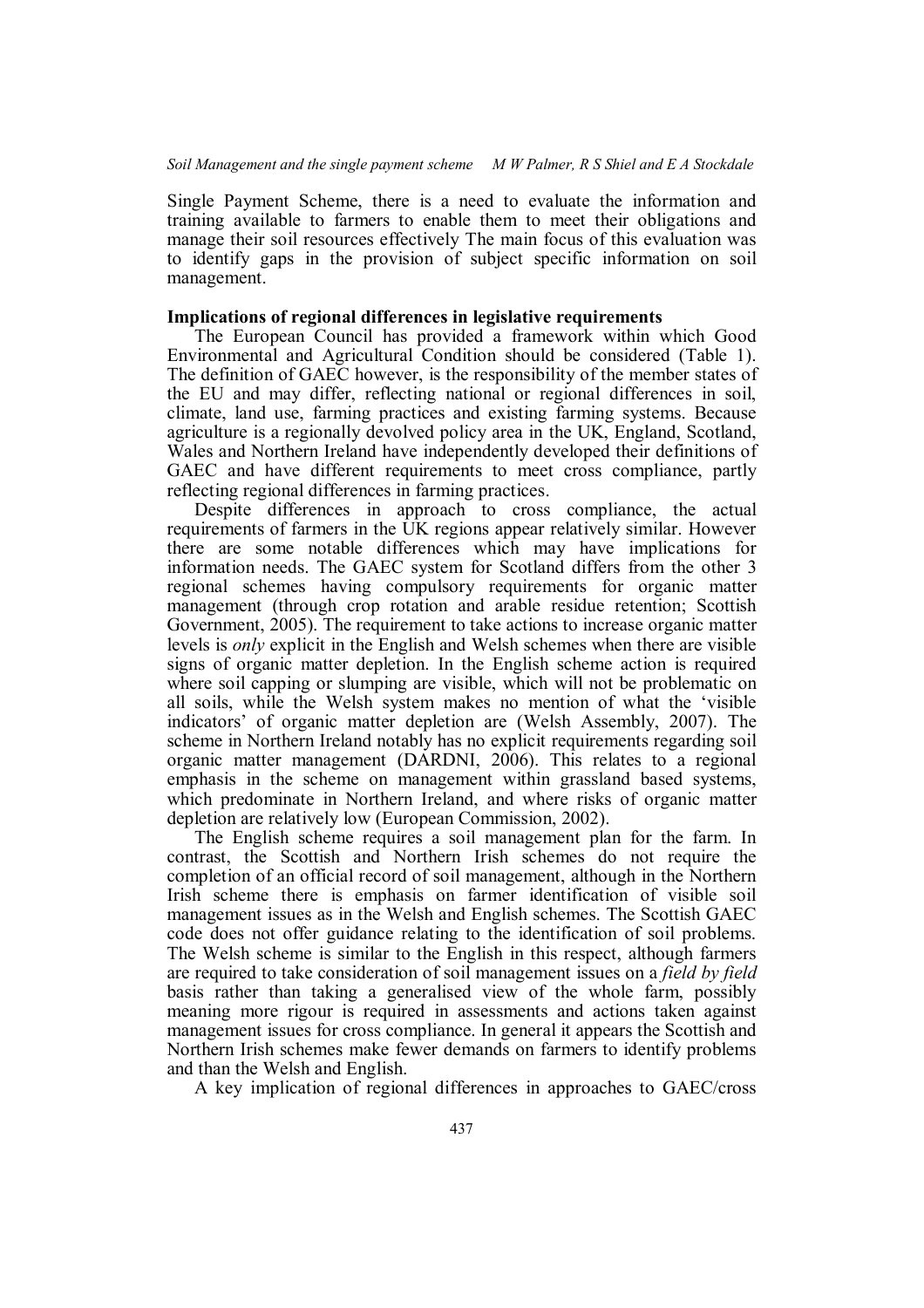compliance for knowledge transfer (KT) is the major disparity in the accompanying government advice. The information provided to farmers through official publications is much less detailed in all the devolved regions than the cross compliance soil guidance document provided by Defra (2006), which is required reading for farmers in England as part of cross compliance. Although this is unlikely to affect farmer achievement of cross compliance (as the level of advice will probably be considered in inspections) it may have some effect on demand for further information by farmers in some regions, in particular the lack of practical advice in the identification of soil management problems outside England. This should, however, be set alongside the fact that the provision of farm level advice receives different levels of support in UK regions. Farm advice in England and Wales is less government driven/funded than elsewhere. Farm advice in NI remains free and in Scotland, SAC receives a substantial part of its budget as support for its advisory role.

Environmental stewardship schemes differ much more widely between the regions. Entry Level Schemes include a variety of soil management options. Nutrient budgeting is compulsory in the Welsh system, whereas there are no explicit soil management requirements in the Northern Irish system. Generally the technical requirements of nutrient budgeting approaches included in the schemes are low, and are unlikely to require specialist soils advice. Only the English system includes an option of a Soil Management Plan which requires explicit and field by field management of erosion risks, although this is only one option from those available to farmers to meet the Entry Level Stewardship requirements. Higher Level Schemes seek to include more complex environmental management where land managers need advice and support and consequently include a very wide range of management options which are targeted to support key local landscape characteristics, one consideration of which will be soil characteristics. Soil management information required for Higher Level Schemes is likely to be detailed and site specific and as such appears best sought from local specialists. Regional differences are unlikely to have implications for soil management information demand from HLS schemes.

While the implications of the Single Farm Payment Scheme are likely to be a major driver of soil management KT requirements for the foreseeable future, merely meeting the standards required for cross compliance is unlikely to result in the maximum productivity benefits that improved soil management has the potential to deliver. Conversely there may be indirect productivity implications in meeting these requirements, such as the necessity to make more efficient use of fertilisers through limitations to use, or increased land management costs associated with limiting erosion and runoff. Farmers must also, wherever possible, take advantage of entry and higher level schemes to improve soil condition (through less intensive cultivation or set aside for example) offsetting short term losses in productivity with subsidy payments. The ability of farmers to consider soil management as part of a whole farm system while maximising their income from the Single Payment Scheme will be an important factor in maintaining and increasing productivity in all sectors.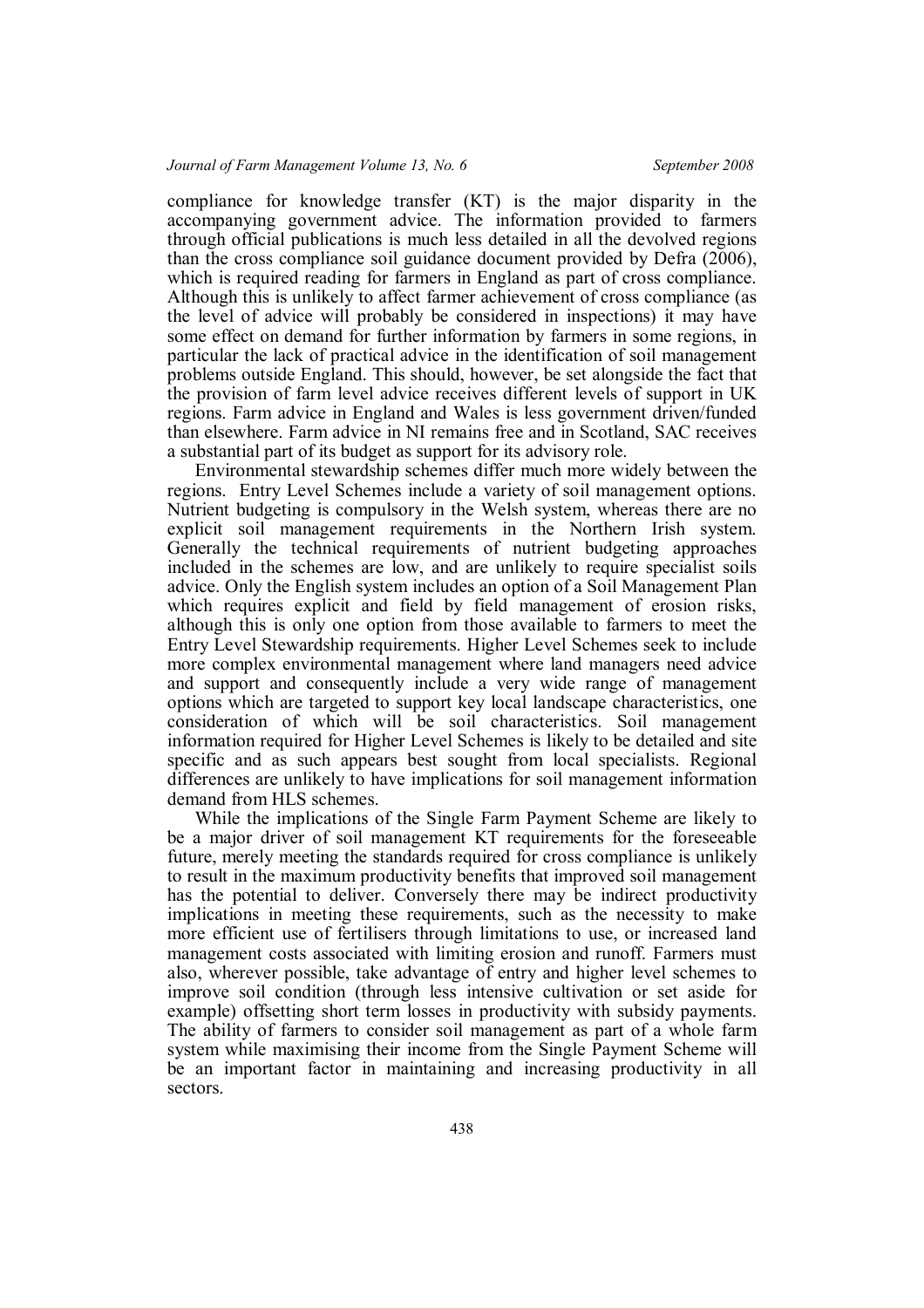#### **Methods**

The aim of the study was to identify i) what the current priorities for KT were and ii) how well these priorities were currently being met. These issues were explored separately both with non-government funders of KT provision, specifically agricultural and horticultural levy bodies, and service providers and potential service providers across the UK. Communication was largely facilitated by Email to allow optimum coverage in the three month survey period, May-July 2006. Given the short timescale this study did not attempt to assess farmers' perceptions directly.

An Email with an attached short survey form was sent to the KT managers (or equivalent) at each of the agricultural and horticultural levy bodies across the UK; these individuals co-ordinate sector specific (dairy, pigs, beef and sheep, combinable crops, horticulture etc) KT in response to the perceived needs of their levy paying members. These were asked to identify and prioritise (1-5 ranking) the current relative need for information provision on soil management to farmers, to describe any provision of information of which they were aware and to comment on any key gaps.

150 Emails were sent out directly by the project team to named contacts at all key organisations involved in research and information provision as well as other key organisations, private companies and individuals identified from professional registers and marketing information, with coverage across all UK regions. A snowball approach was taken to distribution of the Email, with attached survey form, to service providers; respondents recommended new respondents until no new targets were identified. In addition some recipients forwarded the message; as 3 replies were received from individuals not contacted directly by the project team. Service providers were asked to identify and prioritise (1-5 ranking) the current relative need for information provision on soil management to farmers, by sector if applicable, to describe any information provision in which they were engaged and to identify any areas in which they would be able to provide information/training if needed/ funded. In total 44 survey responses were received from organisations and independent consultants. This is a satisfactory response rate and provided a snapshot of the views of all the key organisations plus other interested parties. It was not possible to carry out a regional analysis of the responses due to a low response rate from Scotland and Northern Ireland coupled with the fact that a large proportion of the respondents (mainly private individuals and companies) reported a UK-wide coverage for all their activity.

The survey responses received on KT priorities and current service provision were grouped into the following categories for analysis: meeting cross compliance; organic matter; structure; water erosion/runoff; wind erosion; soil fertility; soil biology and other. The choice of categories was based partially on those highlighted by GAEC (Table 1) with additional categories identified where topics identified did not fit within this framework. Given the knowledge priorities identified in the surveys, we carried out a brief review of the scientific literature to determine whether any of the KT gaps identified were matched by a lack of published research. We also assessed both current KT activities by levy bodies and the scope of provision/capacity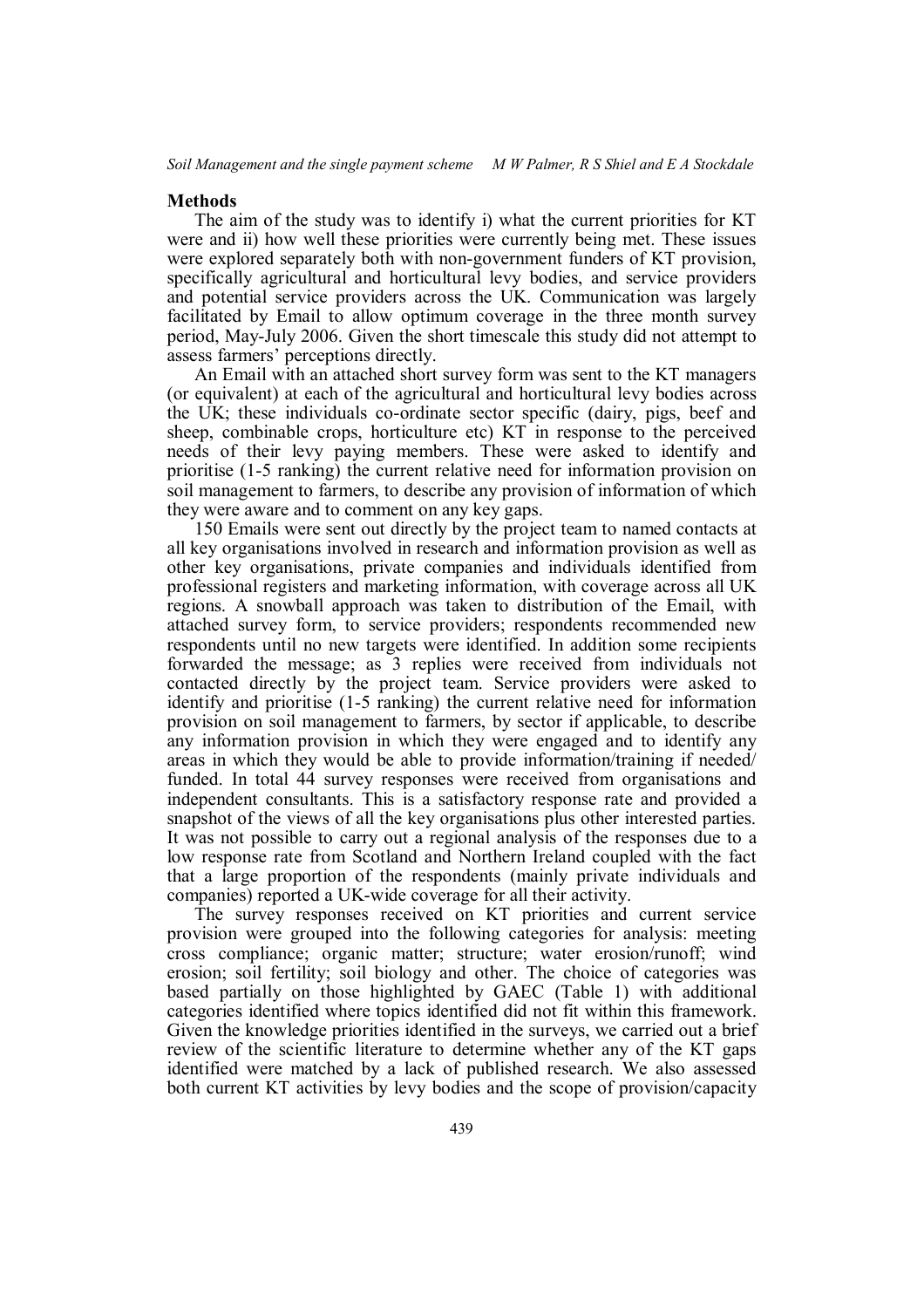by other organisations and individuals, using the information provided in the surveys and a wider search, to carry out a simple analysis of the gaps in current service provision. A wider review of agricultural KT activities was also conducted to evaluate the appropriateness and likely success of different forms of KT.

## **Perceived priority areas and current provision of soil management advice**

There was a general consensus between the current priorities identified by levy boards and the providers of KT services for soil management (KT providers; Table 2). Over 85% of the service providers responding to the survey were not providing services via the levy bodies. In some cases levy body priorities may directly guide the priorities of providers, a case of consultants doing "what we can get money for". However, it is not surprising that both groups are also being separately but strongly influenced by the policy agenda driven by changes in EU support to farmers. Meeting cross compliance and controlling water erosion and runoff were regarded as the highest priorities, with soil fertility, biology and poaching being seen as of significantly lower priority. Much of the impetus for KT is being driven by a number of current policy pressures, which take effect at landscape scale (e.g. expansion of Nitrate Vulnerable Zones, implementation of the Water Framework Directive) giving priority to the management of water erosion and runoff issues on farm, as well as the requirements of cross compliance, which

# *Table 2: Median scores (1 most important to 5 least important) of the priority assigned to areas of knowledge transfer for soil management and statistical differences*

| Order of priority |                           | Significance of difference in individual responses<br>(Mann-Whitney test *P<0.05, **P<0.01) |                   |                |                    |    |                                |        |                           |  |
|-------------------|---------------------------|---------------------------------------------------------------------------------------------|-------------------|----------------|--------------------|----|--------------------------------|--------|---------------------------|--|
| Levy<br>body      | Service<br>provid-<br>ers | Soil<br>related<br>topic                                                                    | Organic<br>matter | Struc-<br>ture | erosion/<br>runoff |    | Water Fertility Biology Poach- | ing    | $\%$ KT<br>provid-<br>ers |  |
| $\mathbf{1}$      | $\overline{2}$            | Cross<br>compli-<br>ance                                                                    | ns                | Ns             | ns                 | ∗  | $\ast$                         | $\ast$ |                           |  |
| $\overline{4}$    | $\overline{4}$            | Organic<br>matter                                                                           |                   | <b>Ns</b>      | ns                 | ns | ns                             | ns     | 30                        |  |
| 3                 | 3                         | Struc-<br>ture                                                                              |                   |                | ns                 | ns | ns                             | $\ast$ | 50                        |  |
| $\overline{2}$    | 1                         | Water<br>erosion/<br>runoff                                                                 |                   |                |                    | ∗  | $\ast$                         | $***$  | 82                        |  |
| 3                 | 4                         | Fertility                                                                                   |                   |                |                    |    | ns                             | ns     | 34                        |  |
| 5                 | 5                         | <b>Biology</b>                                                                              |                   |                |                    |    |                                | ns     | 7                         |  |
| 6                 | 6                         | Poach-<br>ing                                                                               |                   |                |                    |    |                                |        | 7                         |  |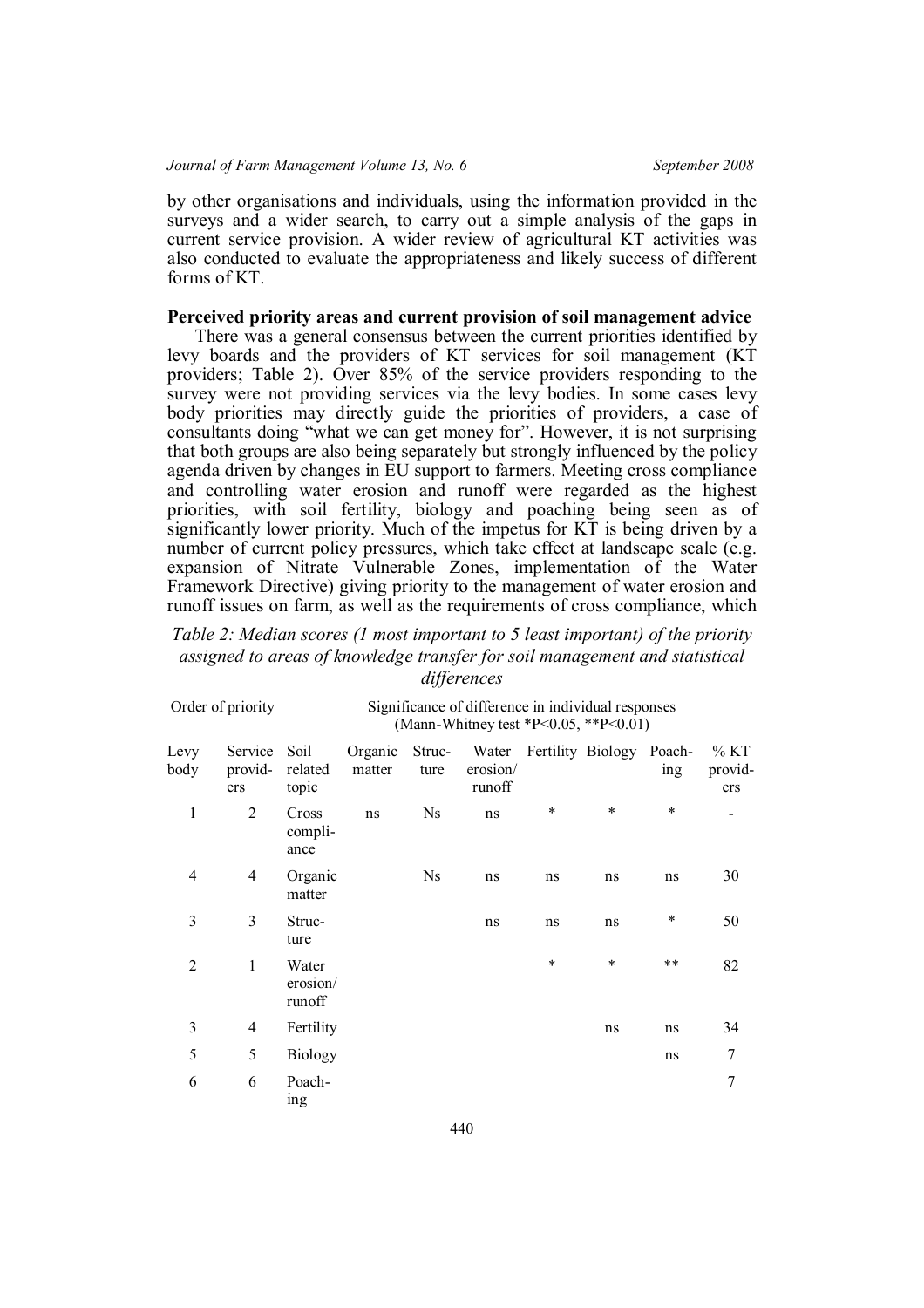also specifically deal with issues such as soil compaction and organic matter management at a field scale.

## *Cross compliance*

The introduction of GAEC requirements have been accompanied by a drive by to provide training for farmers in meeting cross compliance requirements. Training activity funded by government and other organisations (e.g. farming unions) been intense during late 2005-spring 2006 in all regions of the UK. Evaluation of the success of this training has not been reported. While further KT is not considered to be necessary to enable producers to *meet* the requirements of cross compliance, it is unlikely that state provision of services will provide farmers with sufficient information on the options available for management, and in particular the tools needed to assess implications for sector productivity.

## *Erosion and runoff*

Knowledge transfer information for the control of water erosion and runoff was seen as the highest priority area; the drivers being GAEC and the expected impact of the Water Framework Directive. How to identify and mitigate risks on-farm stand out from the survey as the key issues. Because a Soil Protection Review is required of all farmers to meet GAEC in England, documentation is available from Defra (PB10222B) which outlines how risks should be identified and the steps that can be taken to mitigate risk. Support for preparation of the more detailed soil management plan in the Entry Level Scheme is also being provided through farm advisors in England. This area was the most frequently cited area of provision in the survey (82% of respondents) suggesting that information is already available to farmers wishing to carry out a soil management plan from a number of sources across the UK. In contrast, wind erosion was regarded as inapplicable or a low priority, as it is an issue of local significance in a few areas of England. There therefore appears to be limited perceived demand at a UK scale for information relating to this issue.

#### *Soil structure*

Soil structure management was identified as a high priority for KT in the arable and horticultural production sectors. In particular, information on the link with quality and yield, influence of cultivation methods and means of assessment are seen as priorities. Rotation and subsoiling are also issues in the cropping sectors, in particular the relationship their relationship to soil structural condition and crop establishment. Soil structure information was regarded as less of a priority in livestock sectors; the main priority identified was how to limit poaching damage, particularly while minimising the housing period for animals to reduce feed costs. Maintenance of vegetation cover is also a priority area. Poaching is clearly less of an issue for arable producers, other than on mixed farms or rented land where structural damage through poaching under rotational pasture can have a detrimental effect on soil structure which may have consequences for succeeding crops.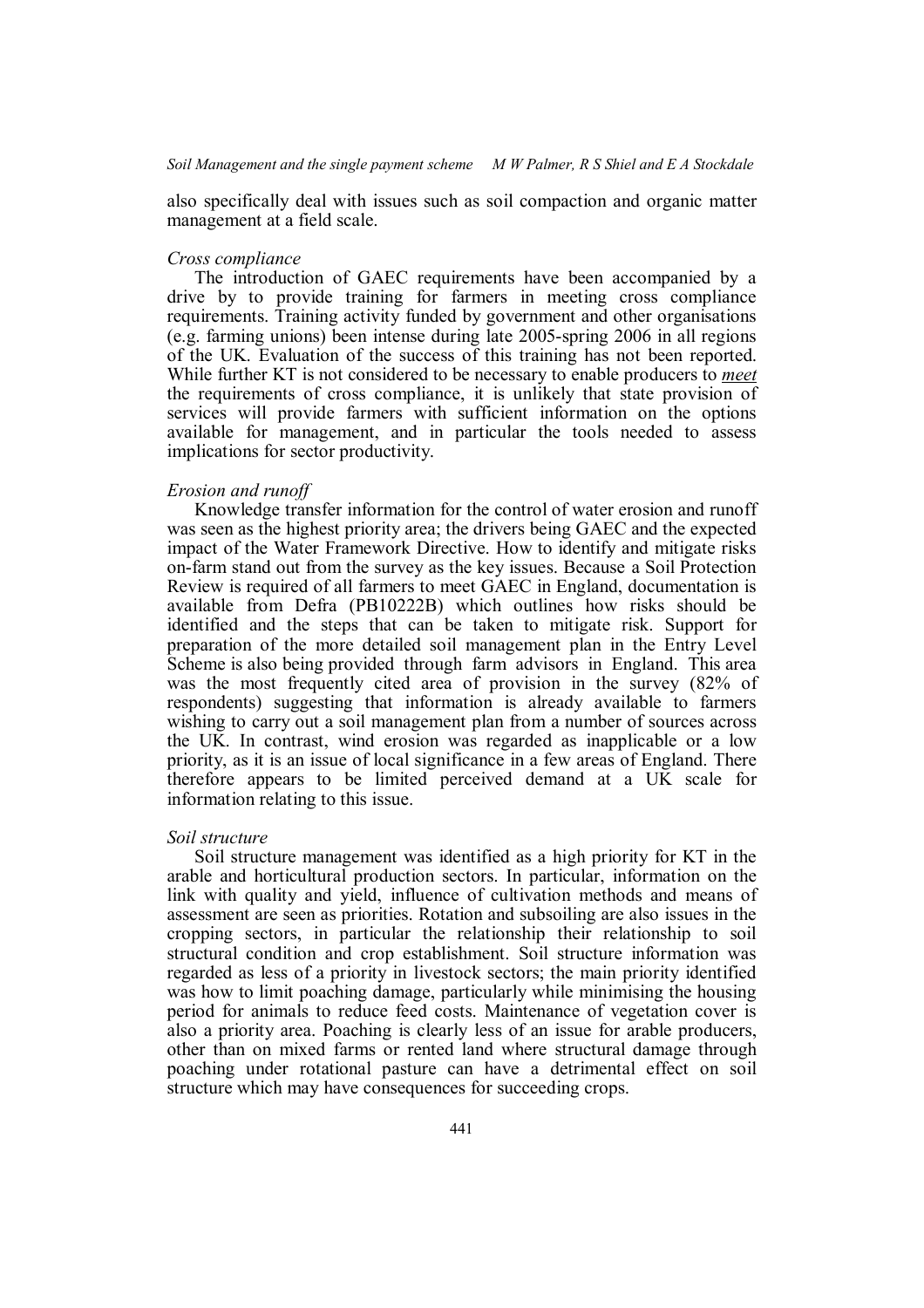## *Journal of Farm Management Volume 13, No. 6 September 2008*

There is some commonality across all sectors in the need to identify structural problems in the field and determine the most appropriate options for ameliorative action. Although there is a fairly good sector-specific coverage, there is more limited information relating to the effect of different crops in rotation, and management options for improving soil structure. 50% of the service providers responding to the survey carry out KT directly relating to soil structure. The Soil Management Initiative (SMI), the Environment Sensitive Farming (ESF) Programme run by ADAS in England and documentation and workshops by SAC in Scotland have done a lot of work to collate the existing information and present it in ways that meet farmer requirements. There are now a number of systems for field assessment of soil structure. SMI are providing training (mainly to farmer advisors) in the use of at least one of these assessment techniques; this is a rapidly developing area. The ability of arable farmers to identify when a crop or other rotational practice has resulted in structural deterioration, and for livestock farmers to distinguish between suitable and unsuitable out wintering areas, are both linked to ability to assess soil structure in the field. Environmental stewardship options may provide an opportunity to take land out of intensive production and ameliorate structural problems while meeting environmental stewardship goals.

#### *Soil organic matter*

Priorities for KT in this area were explicitly linked to GAEC requirements for action to increase organic matter levels. Maintenance of organic matter levels was seen as less of an issue for livestock farmers. However, livestockrelated issues are important on mixed farms and issues relating to the application of organic waste (including manures) to arable crops were also noted. The Nitrates Directive (Directive 91/676/EEC) exercises significant controls on the options for application of organic wastes to land in Nitrate Vulnerable Zones and river basin management plans in response to the Water Framework Directive may limit the ability of farmers to use organic wastes constraining options for organic matter management. There is a large amount of sector-specific information available on the effects of the use of organic inputs (manures and composts) in the arable sectors, but little on other options for increasing soil organic matter (e.g. the use of rotation, crop residue incorporations and reduced tillage operations).

Farmers are unlikely to be interested in increasing organic matter for its own sake. Even in the organic sector, training courses concerned with the management of organic matter are often linked to management of soil fertility, maintenance of soil biological activity and mitigation of soil borne disease. However, as a result of GAEC requirements within the Single Farm Payment scheme, maintaining and/or increasing soil organic matter is now a necessary consideration for farmers. Only 24% of service providers mention soil organic matter as an aspect of their training. Options for increasing organic matter are rarely presented as a stand alone issue, though this may change with an increasing focus on farm-scale approaches to carbon sequestration; in contrast cultivation practices have been the focus of large amount of KT activity.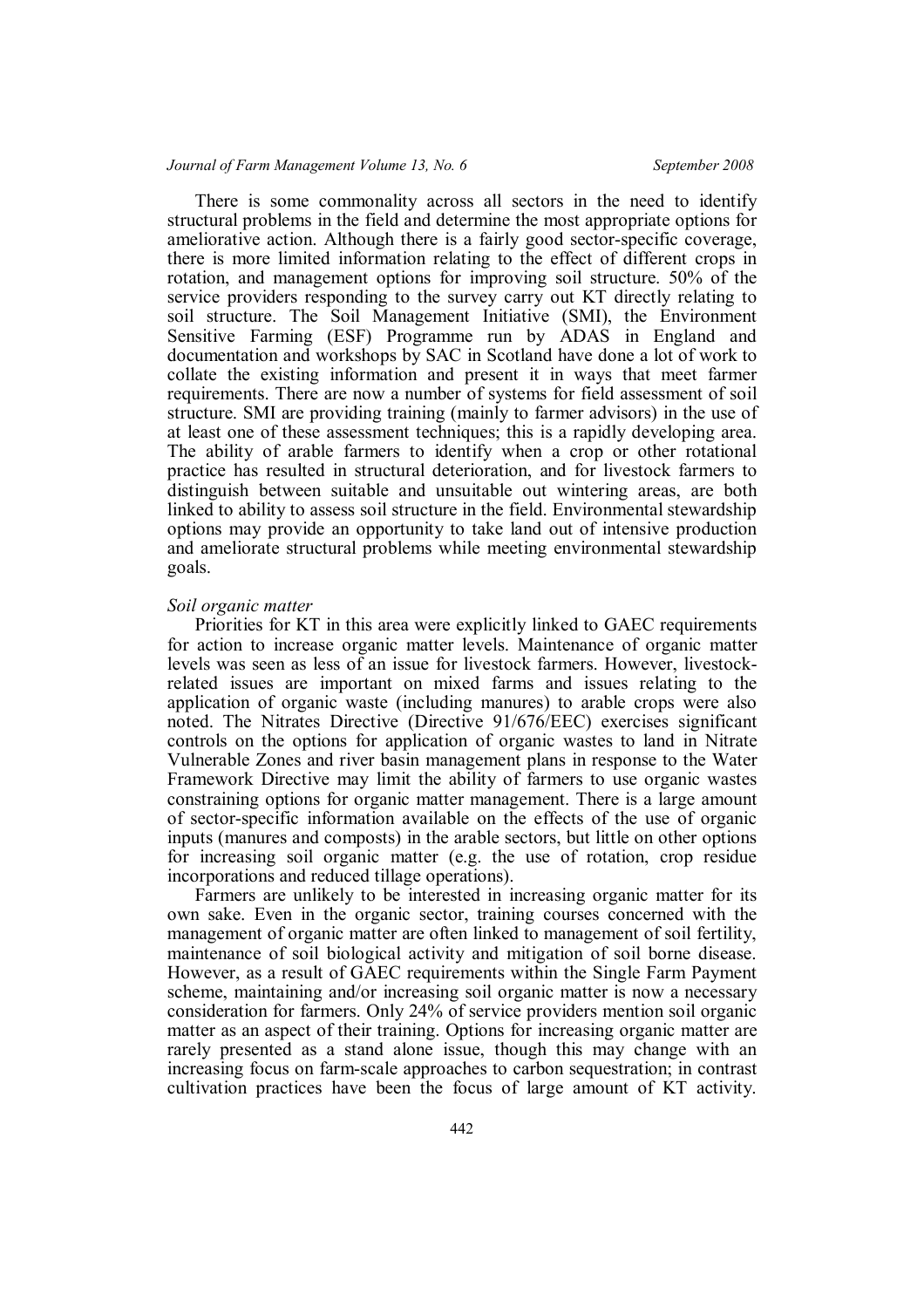*Soil Management and the single payment scheme M W Palmer, R S Shiel and E A Stockdale*

Consequently there is lots of very good practical information available (particularly through the Soil Management Initiative) on reducing cultivation related costs while optimising soil condition particularly through organic matter accumulation. This approach directly links soil management with cost implications for farmers and should enable them to make the most of the options available to them through the single farm payment scheme, while maximising productivity - sustainability and productivity do not necessarily need to be antagonistic. There is a lack of KT which focuses on the benefits of increasing organic matter on arable land (water, nutrients, cultivation costs etc), together with better information for all farmers on the likely effects of other management practices on the organic matter status of their land. Farmers also need to be given tools to help assess their options for increasing organic matter within the context of whole farm management. A programme which provides farmers with the skills to identify problems which are caused by or could be ameliorated by changing organic matter levels would be of particular value.

#### *Soil biology*

The main area of interest in soil biology identified in the survey was in the control of soil borne diseases (in both arable and livestock sectors). There was some interest in making information available to farmers to increase the understanding and relevance of soil biology for maintaining the range of soil functions. Soil biology has been anecdotally reported as a 'wow factor' for farmers beginning to think about soil – few have a good understanding of the diversity of life in soil and its importance in soil function. Although there are large amounts of ongoing research and development, there appears to be an absence of information relating to the effects of different soil management on specific crop pests and diseases, and more general information providing best practice information for maintaining soil health and function. Only 3 of the service providers who responded stated they provided training in this area. Training on soil biology is only mentioned explicitly for the organic sector. Little practical information is available on management effects, for example the effects of compaction, pH or increased soil moisture as a result of measures to reduce runoff on soil borne diseases. Some general educational material is being made available relating to the role of soil biology in soil function and maintaining soil health.

#### *Other areas*

The need to provide soil fertility information was highlighted as more of a priority for livestock (managing grassland fertility) than for the arable sectors. The main issues identified in all sectors were reducing needs for chemical fertilisers (through both precision farming, and improved use of organic amendments), and the need to comply with the requirements under the Nitrates Directive in Nitrate Vulnerable Zones (NVZs and the expected requirements of catchment plans under the Water Framework Directive). Representatives of the British Potato Council highlighted a sector-specific interest (which may also apply to horticultural producers) of the effects of crop rotation on rented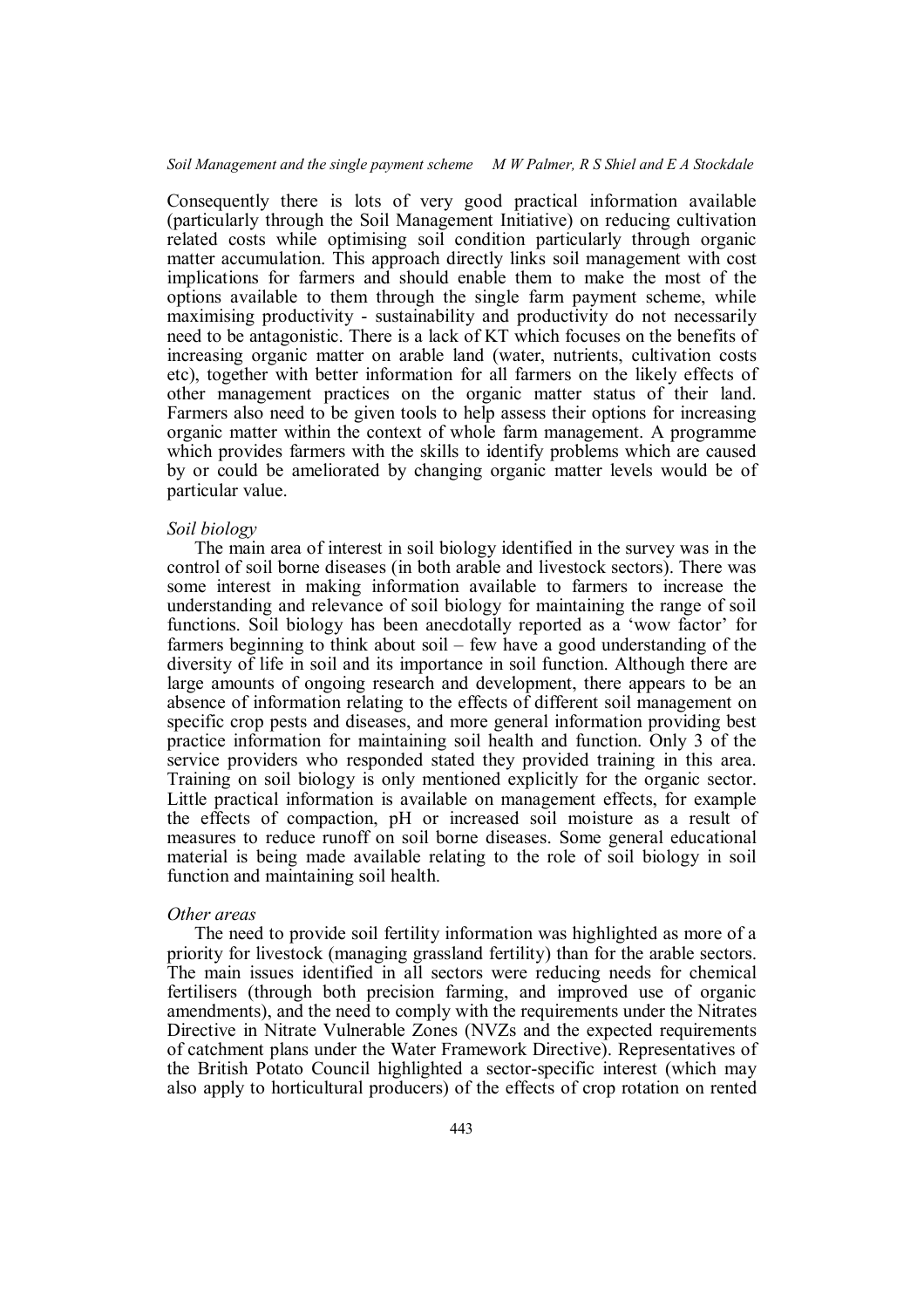land on management of fertility for potato production. However, past levy body activities in soil management have focussed on this area, and they are perceived to have a successful record. Therefore this is not seen as a significant gap.

## **Making best use of existing research**

A recent audit of UK soil research carried out for Defra (Research project SP0524) highlighted some concerns about the skills base amongst researchers but generally noted that there was much research of international status carried out into soils and soil function in the UK. The brief literature search carried out on the topic areas above (Table 3) highlights that there is generally no lack of basic scientific research available to underpin KT. Within the UK and similar farming systems there is a wealth of published research (and even more research only available in the so-called "grey literature" not located in searches such as that reported in Table 3) which provides information for specific climate/soil/management combinations relating to the KT gaps highlighted in this study i.e. soil organic matter, soil structure, runoff and erosion. Given the relative newness of the terms cross compliance and GAEC, it is not surprising that few papers were found linking soil management directly with the achievement of cross compliance. Although gaps in currently available knowledge suitable for direct transfer to farmers have been highlighted in the previous sections, it does not seem appropriate to

*Table 3: Total number of ' hits ' for Web of Science Abstract searches for the period 2001-2005 using ' agriculture OR farming' AND soil and the subgroup search terms linked to areas of knowledge transfer priorities for soil management indicated in the table [\*=wildcard ]. Total number of abstracts before application of the sub-group screening = 3411*

| Sub group search term          | Total number of 'hits |
|--------------------------------|-----------------------|
| 'cross compliance' OR GAEC     | 2                     |
| erosion OR runoff              | 578                   |
| 'organic matter' OR carbon     | 842                   |
| structure                      | 264                   |
| structure AND tillage          | 54                    |
| structure AND poach*           | 2                     |
| fertil*                        | 1164                  |
| 'microbial biomass' OR disease | 222                   |

commission new primary research in these areas before making best use of the information that currently exists. The only topic where the may be a lack of published research work to support KT is the impacts of poaching on soil structure and strategies for structural remediation after poaching damage.

To support effective KT it is essential that the relevant practical knowledge sitting in back issues of scientific journals is integrated and translated so that it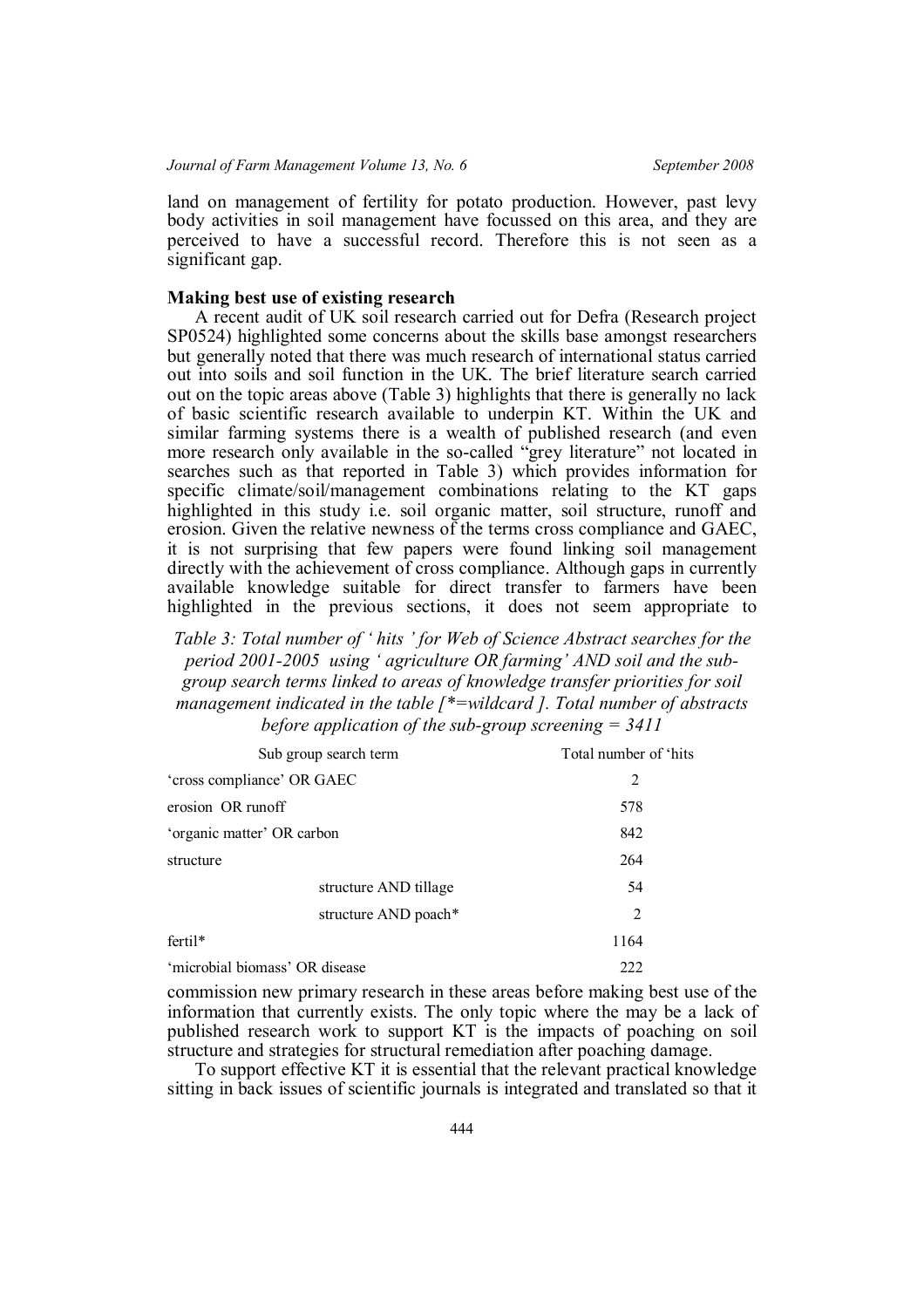can be shared with farmers and their advisors in relevant and engaging ways. There is a vast amount of forgotten research into relevant areas on which CAP reform has placed renewed emphasis, such as managing rotations, organic matter, tillage and use of organic amendments (for example Lowe (1972) which reviews the accumulated experimental evidence for the effect of cultivations on soil physical conditions in both arable and grassland sectors in the post war years of intensive research in the field). Importantly, there is a wealth of highly applied research for particular crops/farming systems and soils/localities buried within the reports of these experiments lies information that may be of increasing value to us. In many cases this involves us today in making use of results in ways the authors had not originally intended. Although (agronomic) technology has developed greatly in the intervening years, this is not necessarily a barrier to the application of this previous research. Due consideration of the implications of technological development on the findings of 'historic' research will inform new research directions. However, much of this research predates digitisation of resources, and to locate it would require a thorough investigation of archives. This is also not an issue limited to the application of knowledge to soil management, awareness of, and access to, early literature is a critical but oft neglected step for much scientific research. The alternative, which occurs too often, is to invest heavily in new research which replicates forgotten past research and therefore returns predictable results, resulting in inefficiency in both financial terms and in the rate of development of suitable KT.

The Defra research audit (Research project SP0524) found that there was generally a poor awareness of the scale and scope of UK soils research amongst those who were expected to apply the results of such research, such as farmers and land managers. However, the audit concluded that it was not sufficient simply to rely on KT activities associated with individual projects and carried out by individual scientists; for KT to be effective there was a need for additional resources focussed on integrating and translating the results of individual research projects. However, because of the nature of soils and the issues associated with their management it is unlikely that simple prescriptive messages can be developed that will have wide applicability within sectors, let alone across sectors. Instead farmers will need to assess information they collect on soil condition and then use their best judgement in the light of the range of possible options available to determine the best management practices for their soil/crop/environment combination. Supporting this kind of farmer learning is likely to need a different approach than simply providing the direct outputs of research projects, even if they are compiled in a farmerusable way. There is also a need to integrate research on soil management with consideration of the impacts of soil management actions on other farm management practices and consequently on profitability. Little work has been carried out to quantify the impacts of changes in management practices (to support best practice soil management goals) on profitability (e.g. work in the US by Valentin *et al*. 2004). At present much of the understanding of soil function lacks this critical application to real farming systems.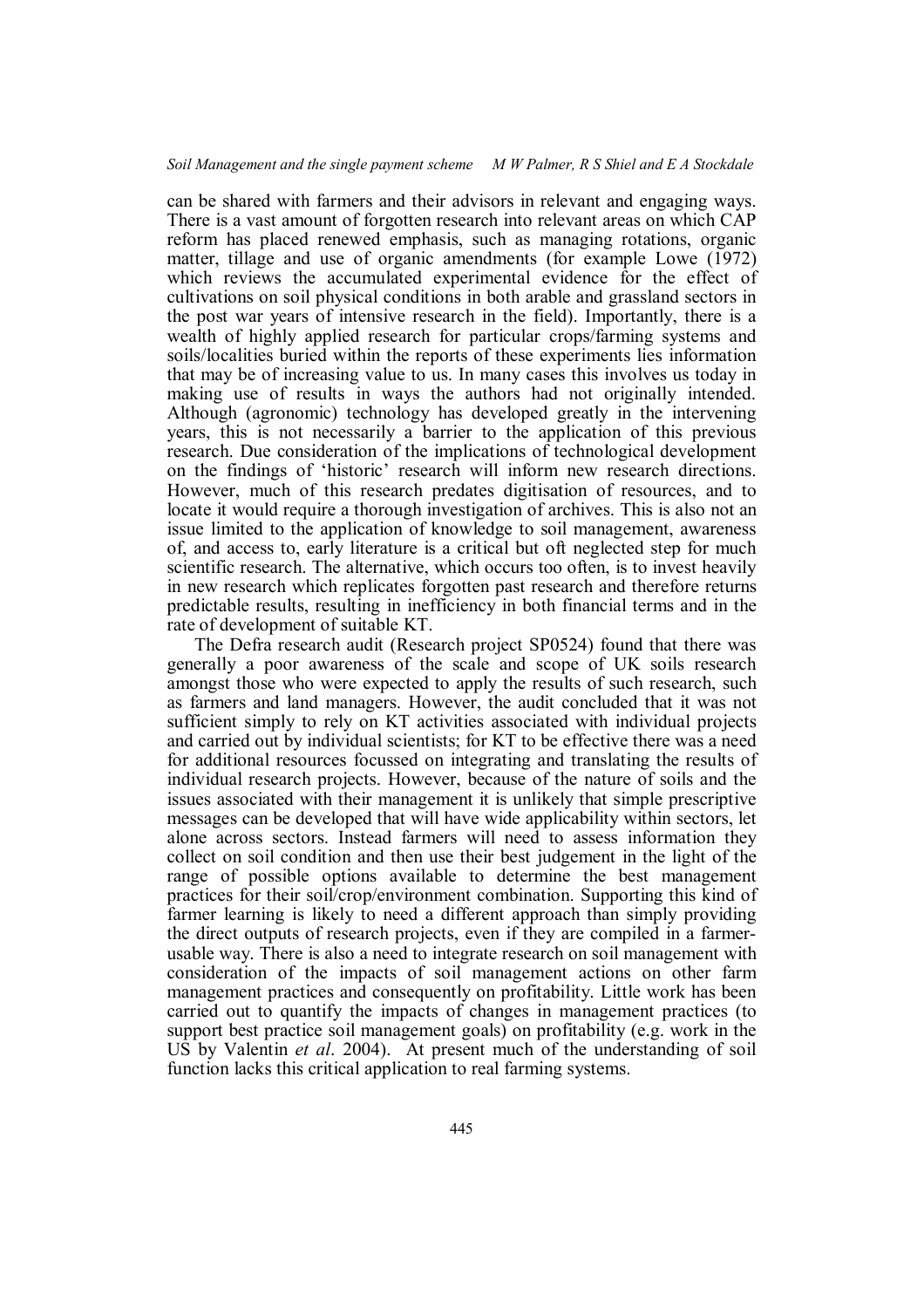### **Review of forms of knowledge transfer**

Service providers identified 4 main ways that they were providing KT to farmers and their advisors – publication of information (leaflets, booklets); interactive and less-interactive web resources; courses (including BASIS/ FACTS accredited training) and workshops (including farm walks and open days). A video which considers the implications of changing cultivation practices on soil structure (amongst other issues) has also been produced (SMI). 82% of respondents communicated soils knowledge by workshops, 34% through one-to-one advice to farmers, 26% via publications, 24% through courses and 9% through the web. Educators recognise a clear distinction between the provision of information (transmission) and learning by the recipient (Ramsden, 2003). However this study suggests service providers seek to achieve both aims, often not clearly distinguishing between them. In the majority of cases service providers indicated that they would be prepared to provide information in a range of formats including one-to-one advice on farm but that the key constraint to their delivery of KT activity was funding.

A similar range of approaches is used in other countries, and for other fields of agricultural KT within the UK. Facilitated farmer groups (e.g. the Landcare approach in Australia; Department of Agriculture, Fisheries and Forestry, Australia, 2006) are also a commonly reported means of sharing knowledge and promoting farmer-farmer learning. In New Zealand farmers are able to benchmark the health/quality of their soils (Landcare Research, 2006); this approach is more common for economic indicators in the UK. Wander *et al.* (2002) report a participatory approach to developing such a soil quality benchmarking system as a result of farmer and researcher interaction in cropping systems in Illinois, which highlighted that farmers often have the desire to take soil quality into account in decision making but lack tools which actually enable this to happen in the field. In their carefully considered review of advisory support for land management, Garforth *et al*. (2003) indicate that the appropriate form of KT will vary; and except where the task is simply that of making information available, facilitation to provide assistance or support in using the information is important.

There is clearly a need to engage more fully with farmers to discover what processes of KT (formal and informal) actually have the largest effect in informing and/or changing practice. It is important to note that "an almost universal finding from studies of farmers' sources of information and influence is that other farmers are their most frequently reported source" (Garforth *et al*. 2003). Drew (2001) also found that the internet was not ranked highly by farmers as a preferred source of information. However, anecdotal evidence suggests that farmer use of the internet has increased significantly since the Foot and Mouth outbreak. Learning in this area will not be restricted to issues related to soil management; most farm management issues require practical in-field assessment and decision making, which distinguishes them from other business decisions and may distinguish the most appropriate form of KT from that applied in other sectors.

In the tropics there has been an increasing move from KT programmes which take results from research farms and seek to educate farmers to apply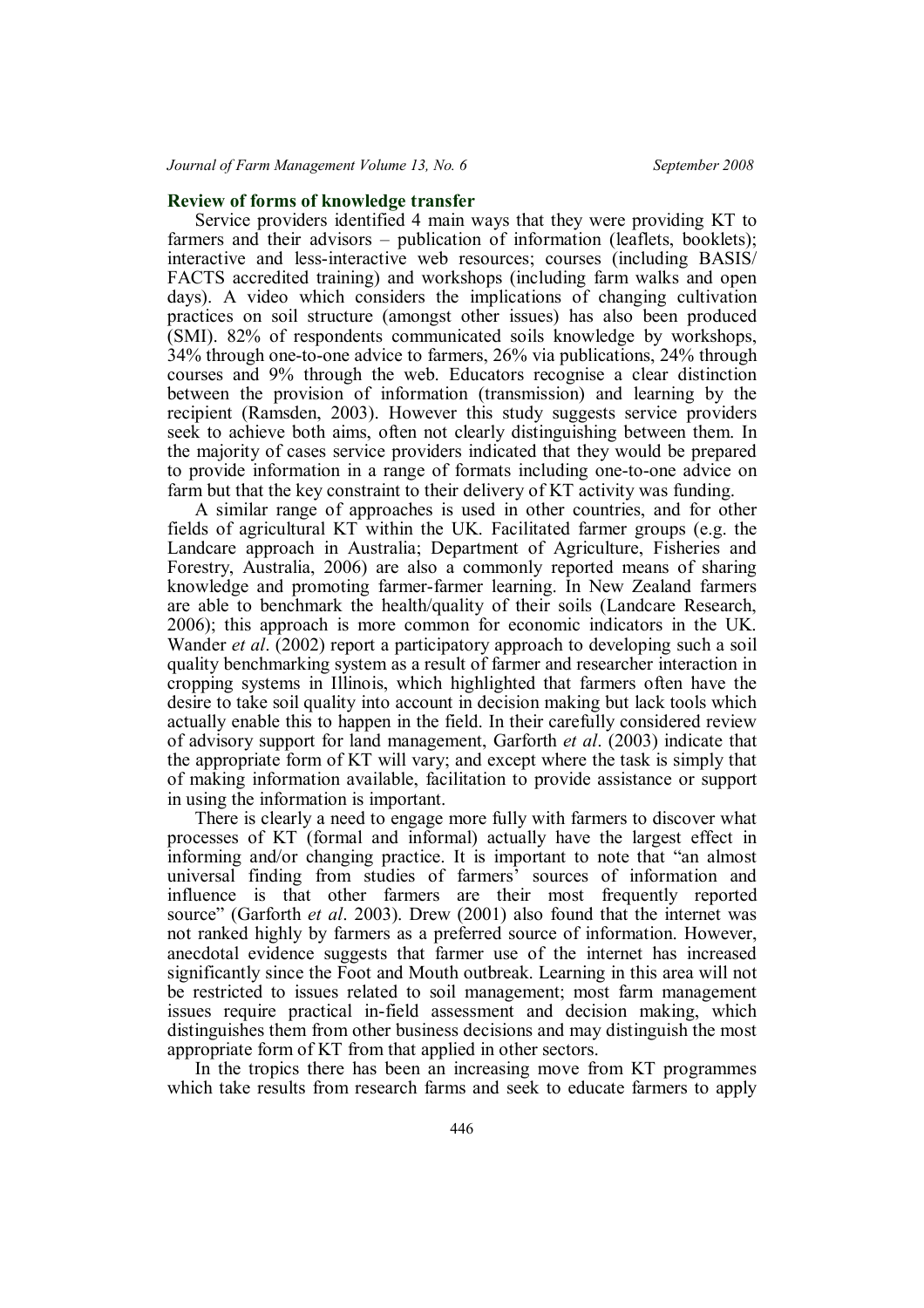these approaches, towards a more farmer-centred approach in the research and knowledge generation processes (Bunch, 1982; Chambers *et al*., 1990). This 'rural development perspective' has demonstrated economic and social advantages through supporting farmers in assessment and innovation for land management (particularly Integrated Pest Management) rather than regarding them as passive recipients of a relatively slow technology transfer system (e.g. Bentley and Andrews 1996; Selener, 1997; Ooi, 1998). Links between participatory action research and quantitative analysis have been critical to success in improving soil management in areas vulnerable to soil degradation in Mali for example (Defoer *et al*., 1998). Deugd *et al*. (1998) stress the most effective approach is to support innovation by increasing farmers' control over the processes of research and emphasising the process of learning rather than the teaching of content. Such an approach works best where the main blockage is not access to information, but rather farmers' adoption, understanding and integration of that knowledge into practice.

The development of such programmes in the tropics were a response to the poor uptake of farming systems technology, which had been based upon research station findings, and neglected the realities of farmer decision making which often made these technologies impractical or unsuitable in the real world. Although KT in the UK has proven much more successful, there are important parallels. Sherwood and Uphoff (2000) see the challenge for improving soil management as one of engaging farmers rather than changing them. Approaches taken should engage farmers in processes of identifying and prioritising problems and opportunities, testing and evaluating innovations and being partners in sharing the information gained. In this way the findings of soil management research can be best transferred into real soil management improvement and future research acknowledge the existing barriers to implementation in developing the most practical solutions.

#### **Conclusions**

The Single Payment Scheme represents a new challenge to farmers, but also an excellent opportunity to take actions to increase productivity through better soil management, offsetting short term costs (direct set up costs or reduced output) with subsidy payments, while reaping the benefits over a longer timeframe. The gaps identified in current KT activities on soil management are in the closely related areas of management of soil organic matter, structure and biological activity. The new requirements and options for soil management of the Single Payment Scheme place a renewed emphasis on land husbandry techniques, which have been relatively neglected over recent decades. The focus of KT over the next 5 years should be to enable farmers to take advantage of the single farm payment and environmental stewardship schemes, by making use of environmental management options eligible for subsidy payments to improve soil management (organic matter levels, structural condition, erosion control). Examples include the use of beetle banks for erosion control, improving organic matter and structure through conservation tillage or identifying poor out-wintering land and creating alternative low intensity management wildlife habitats. However, the cost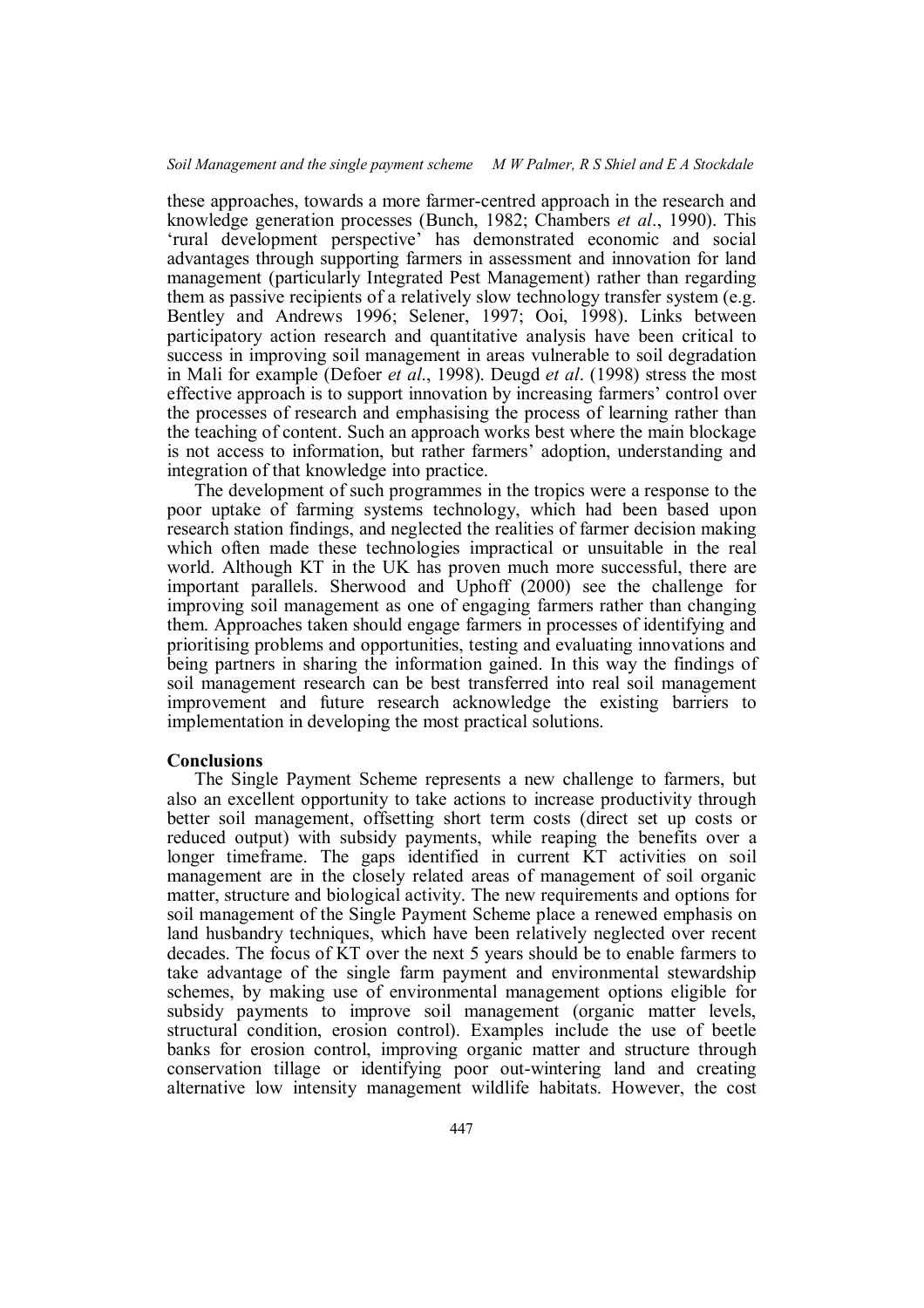implications and technical considerations of different management strategies at a farm scale are complex, and better support is needed to allow farmers to learn what options will best fit their situations. Although this study has identified the areas seen as priorities by both the levy bodies and by soils experts, this is not a substitute for the views of the farmers themselves. In order to accurately assess producer priorities (the demand for and the most appropriate forms of KT for soil management), consideration of the views of farmers should be taken into account, either formally or informally. The absence of such consideration makes prediction of demand difficult, particularly relating to regional differences related to different state provision of farmer training and legislative compliance of the devolved governments.

# **References**

Bentley, J. W. and Andrews, K. L. (1996). *Through the road blocks: IPM and Central American Smallholders. IIED Gatekeeper Series* Volume 56. International Institute for Environment and Development. London.

Bunch, R. (1982). *Two ears of corn: A guide to people centred agricultural improvement*. World Neighbours. Oklahoma City,

Chambers, R., Pacey, A and Thrupp, L. A. (1990). *Farmer first: Farmer innovation and agricultural research*. Intermediate Technology Publications. London.

DARDNI, 2006. Cross-Compliance Verifiable Standards 2005 and 2006. Accessed online on 07/01/2008 at http://www.dardni.gov.uk/index/ publications/pubs-dard-grants-and-funding.

Defoer, T., De Groote, H., Hilhorst, T. Kante, S and Budelman,A. (1998). Participatory action research and quantitative analysis for nutrient management in southern Mali: a fruitful marriage? *Agriculture, Ecosystems and Environment* **71**, 215-228.

Defra, 2006. *Cross Compliance Guidance for Soil Management 2006 Edition*. Defra.

Department of Agriculture, Fisheries and Forestry Australia (2006) National Landcare Programme Overview 2004-08. www.affa.gov.au/content/ output.cfm?ObjectID=58F9E43F-95A0-46CE-85A6286176710B18 Last updated June 2006. Viewed 28<sup>th</sup> June 2006.

Deugd, M. Röling, N. and Smaling, E. M. A. (1998). A new praxeology for integrated nutrient management, facilitating innovation with and by farmers. *Agriculture, Ecosystems and Environment* **71**, 269-283.

Drew, B. (2001). *Knowledge transfer to the livestock industry. Progress in the new Defra initiative*. ADAS/ IGER/ University of Bristol, Bristol.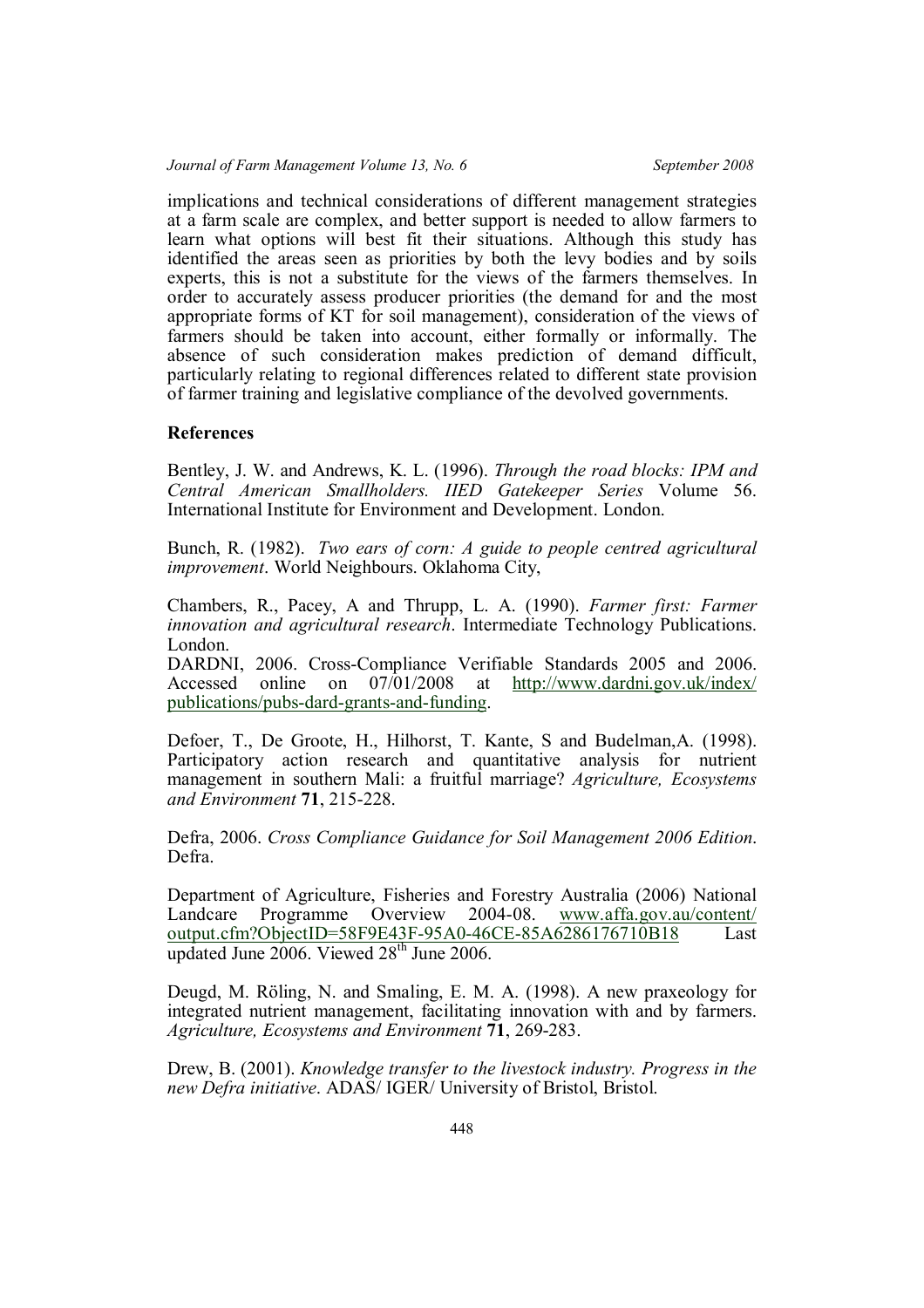*Soil Management and the single payment scheme M W Palmer, R S Shiel and E A Stockdale*

Environment Agency (2004). *State of Soils in England and Wales.* Environment Agency, Bristol.

European Commission (2002) Strategy for soil protection. http://europa.eu.int/ scadplus/leg/en/lvb/l28122.htm Last modified 30 April 2002, viewed 1 March 2006.

Garforth, C., Angell, B., Archer, J and Green, K. (2003). Fragmentation or creative diversity? Options in the provision of land management advisory services. *Land Use Policy* **20**, 323-333.

Landcare Research (2006) SINDI Soil Quality Indicators on the web. Version 3. http://sindi.landcare.cri.nz/ Last updated not known. Viewed 28th June 2006.

Lowe, A. J. (1972). The effect of cultivation on the structure and other physical characteristics of grassland and arable soils (1945-1970). *Journal of Soil Science* **23**, 363-380.

Ooi, P. A. C. (1998). Beyond the farmer field school. IPM and empowerment in Indonesia. IIED Gatekeeper Series Volume 78. International Institute for Environment and Development. London.

Pretty, J. N., Mason, C.F., Nedwell, D. B., Hine, R. E., Leaf, S and Dils, R. (2003). Environmental costs of freshwater eutrophication in England and Wales. *Environmental Science and Technology* **37**, 201-208

Ramsden, P. (2003). Learning to teach in higher education.  $2<sup>nd</sup>$  edition. RoutledgeFalmer. London.

The Scottish Government. (2005). *Natural Scotland. Cross Compliance Notes for Guidance*.

Selener, D. (1997). *Participatory Action Research and Social Change*. The Cornell Participatory Action Network. Cornell University, Ithaca, NY.

Sherwood, S. and Uphoff, N. (2000). Soil health: research, practice and policy for a more regenerative agriculture. *Applied Soil Ecology* **15**, 85-97.

Stockdale, EA and Brookes P. C. (2006) Detection and quantification of the soil microbial biomass – impacts on the management of agricultural soils. *Journal of Agricultural Science* **144**, 1–18.

Wander, M. M., Walter, G. L., Nissen, T. M., Bollero, G. A., Andrews, S. S. and Cavanaugh-Grant (2002) Soil Quality: Science and Progress. *Agronomy Journal* **94**, 23-32.